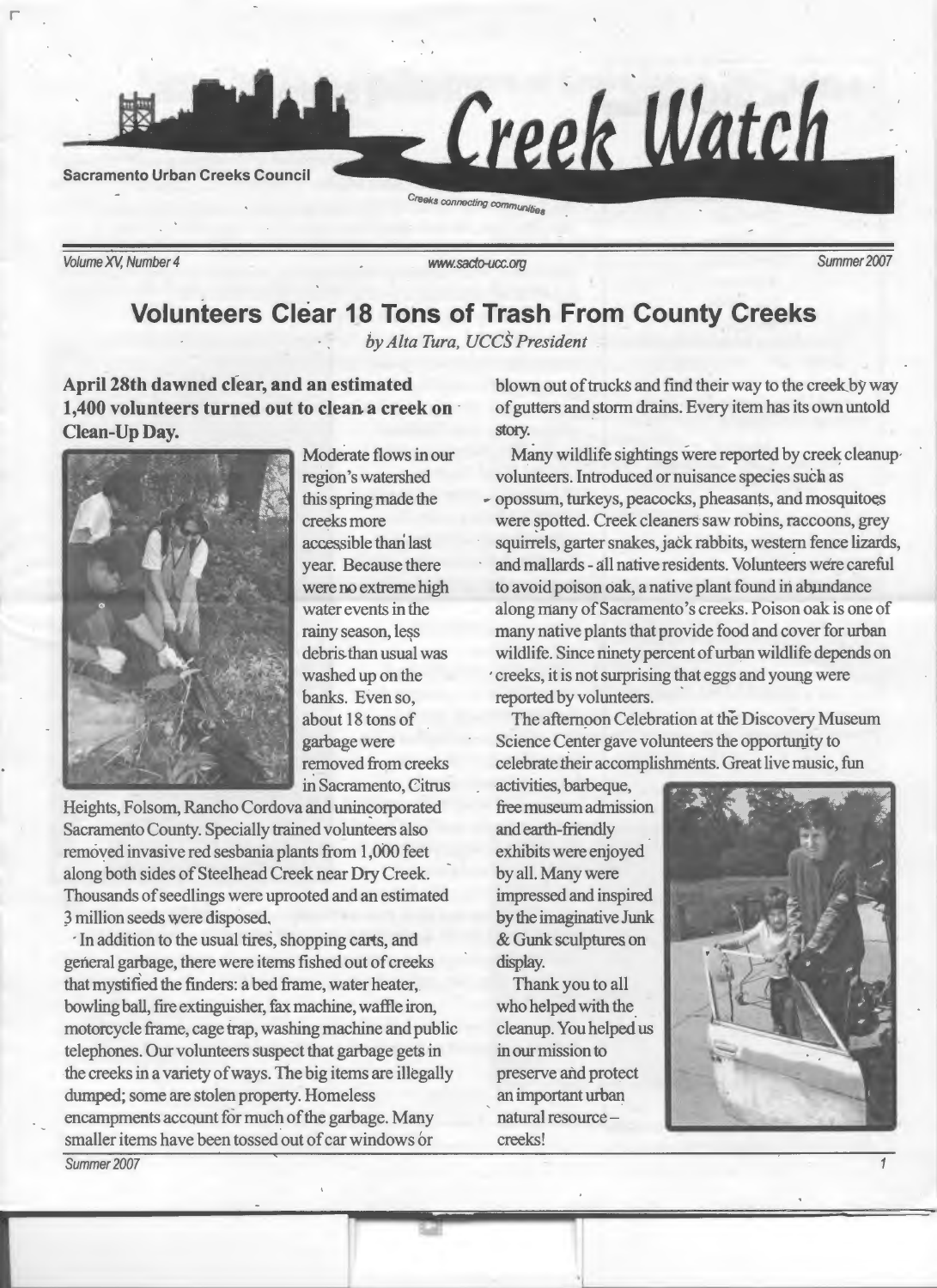# Creek Watch

2007 Officers President Alta Tura

Vice President - Education Beth Etgen

> **Secretary** Peter Tucker

**Treasurer** Jane Steele

#### **Directors**

Scott Crosier, Falina Eldredge, Bernie Galvin, Dorothy Harvey, Dave Hodapp, Virginia Humphreys, Steve Mayer, Bonnie Ross, Bruce Swinehart, Bill Templin, Frank Wallace

#### Advisors

Rick Bettis, P.E., Janis Heple, . Dave Tamayo, William Yeates, Esq.

#### *Creek Watch* Editor - Betty Cooper

The purpose of the Urban Creeks Council of California is to encourage the preservation, protection, restoration, and maintenance of natural streams in urban environments. The goals are to educate the general public on the aesthetic, recreational, and ecological values of natural streams.

As· a chapter of the statewide organization, Sacramento UCC assumes the same purpose and goals. The chapter holds regular meetings, develops educational materials, participates in neighborhood fairs and public events. It works with schools, neighborhoods, and youth groups to encourage creek clean ups and streambank restoration. It cooperates with city and county efforts to reduce pollution from stormwater runoff. It cooperates with other organizations to monitor developments along stream corridors. Membership is open to anyone who wishes to share in these activities.

Chapter meetings are generally held. the fourth Monday of each month at the Arcade Creek Recreation and Park District office.

Please call  $(916)$  482-8377 for specific meeting dates and times.

*2* 

## **Cleaning Steelhead Creek**

*by Libby f!armor* 

Valley View Acres is a rural neighborhood in North Natomas bordered on two sides by Steelhead Creek and the Ueda Parkway. The east levee of the creek is a front or back fence for many residents. The parkway and creek are used year round for bike riding, horseback riding, dog walking, hiking, jogging, bird watching, fishing and general nature enjoyment. There are others who use the area for car dumping, trash dumping, unwanted pet dumping, drinking and other less desirable activities. The neighbors police the creek on a regular basis and keep an eye out for dumpers.

On April 28th, residents of Valley View Acres were joined by a bus load of Center High School students and other Creek Week volunteers to clean Steelhead Creek. The students working with the Weed Warriors concentrated on the eradication of red sesbania, a pretty but incredibly invasive plant/weed. The other folks spent time pulling trash out of the creek to make it safer for wildlife, horseback riding, fishing, and other recreational use.

Four sites along the creek were manned by volunteers from the neighborhood. Trash was placed in bags and hauled to the top of the levee where city, county or special district employees loaded it into trucks to be hauled to the landfill. The red sesbania trimmings were pulled to the levee top and put in a dumpster. Some of the larger



items, like a camper shell, tires and shopping carts were dragged up the levee and left for the dump trucks. Although regretful that muddy banks prevented the hauling out of an engine, volunteers headed for the Celebration at noon, satisfied with the morning effort.

*Libby has been a Creek Week volunteer for many years. We thank her for her hard work and leadership on the Steelhead Creek cleanup.* 

Summer<sub>2007</sub>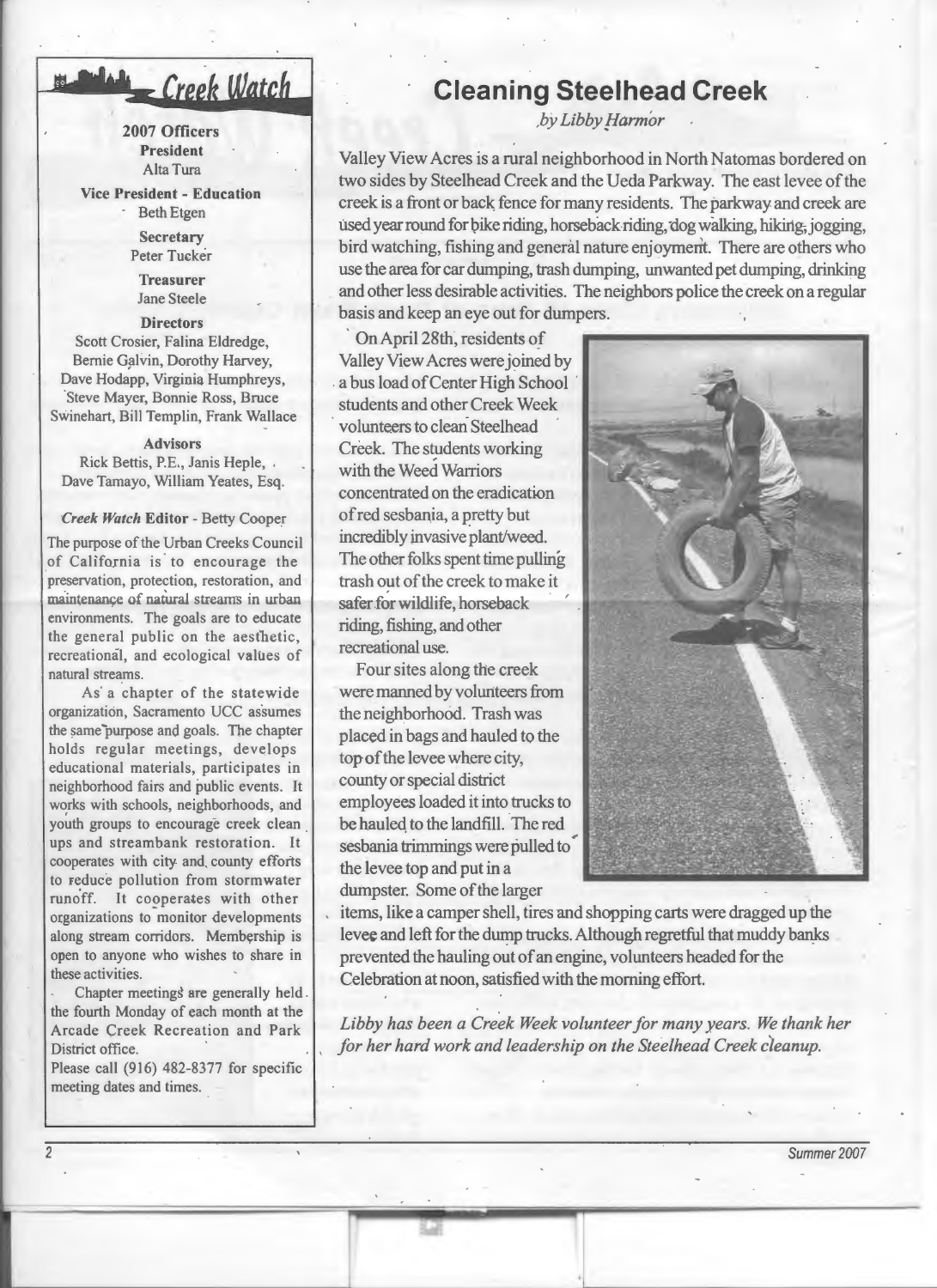## **Many-Thanks to the Sponsors of Creek Week 2007!**

#### **Platinum**

County of Sacramento City of Sacramento California Department of Water Resources Sacramento Area Flood Control Agency City of Folsom Arcade Creek Recreation & Park District City of Citrus Heights Sacramento Regional County Sanitation District . Sacramento Local Conservation Corps Jones & Stokes .A Teichert& Son, Inc. California American Water Reclamation District 1 000 Signature Press

### **Gold**

RMC Water and Environment American River Flood Control District Analytical Environmental Services California Department of Toxic Substances .Control Water Forum West Yost Associates Northwest Hydraulic Consultants Mission Oaks Recreation & Park District Sunrise Recreation & Park District Ayres Associates **HDR** Engineering The HLA Group MWH-Montgomery Watson Harza URS Quadriga Landscape Architecture & Planning Inc.  $CDM$ CH2MHill Granite Construction Company Wildlands, Inc. Cornflower Farms

#### **Silver**

EIP Associates, A Division ofPBS&J Cordova Recreation & Park District ' Sara Lee Bakery Group Raley's & BelAir

### **Bronze**

EDAW Carmichael Recreation & Park District California Native Plant Society . Herzog Surgical MBK Engineers Regional Water Authority Rio Linda/Elverta Community Water District ENTRIXInc. Sacramento-Yolo Mosquito & Vector Control **District** 

#### **Priceless Support From**

American River Parkway Foundation Discovery Museum Science Center Effie Yeaw Nature Center Fulton - El Camino Rec & Park District Maharlika Lions Club One Eyed Rhyno Rio Linda/Elverta Rec & Park District Southgate Rec & Park District



*3* 

Summer 2007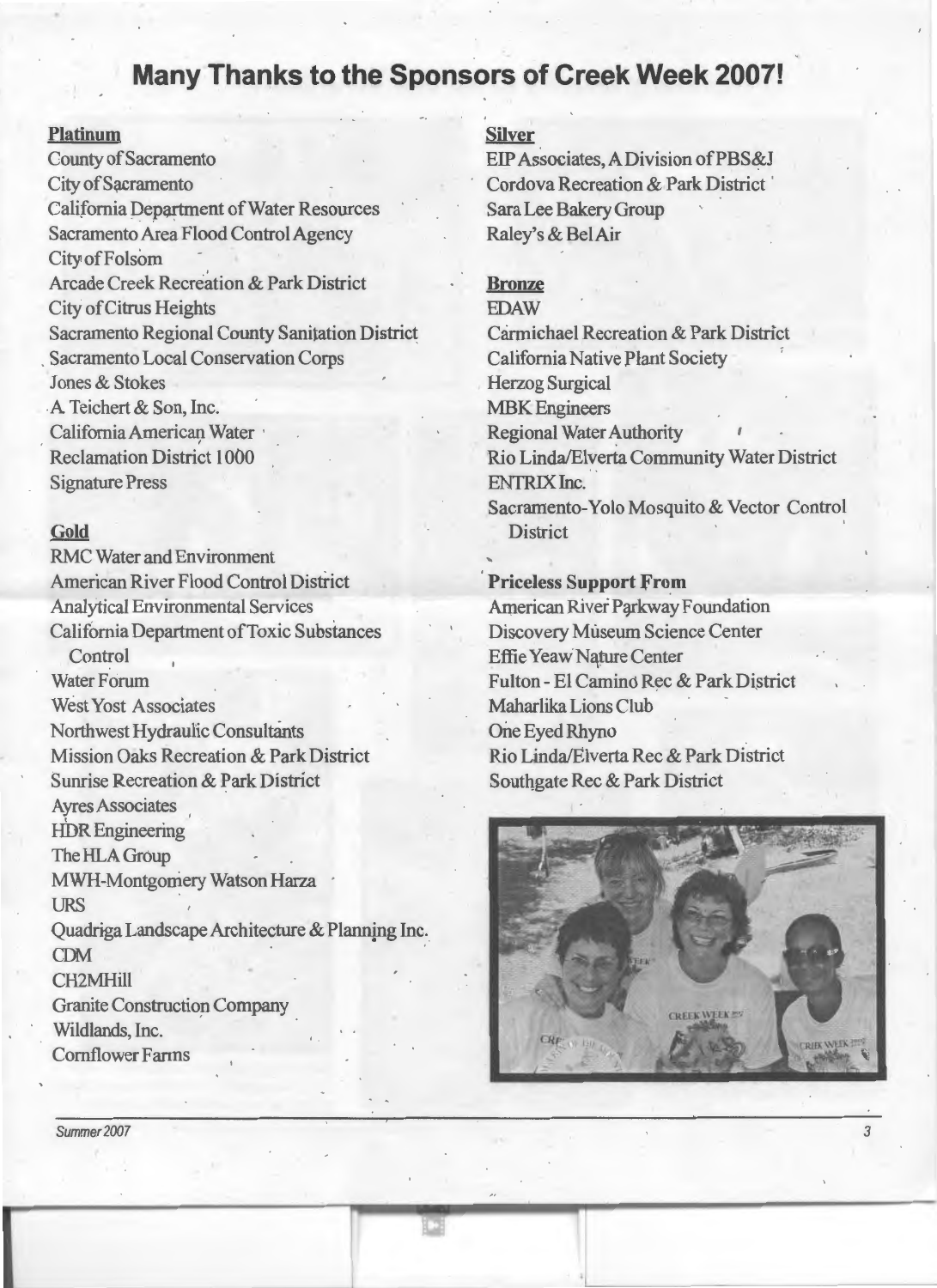# **Many Thanks to All Our Volunteers!**











'l



Send prints to Betty Cooper at P.O. Box 579, Carmichael, CA 95608 or email digital photos to cooperbe@saccounty. net

Summer 2007



Do you have some good photos of Creek Week activities? We'd like to put them in our newsletter!

*4*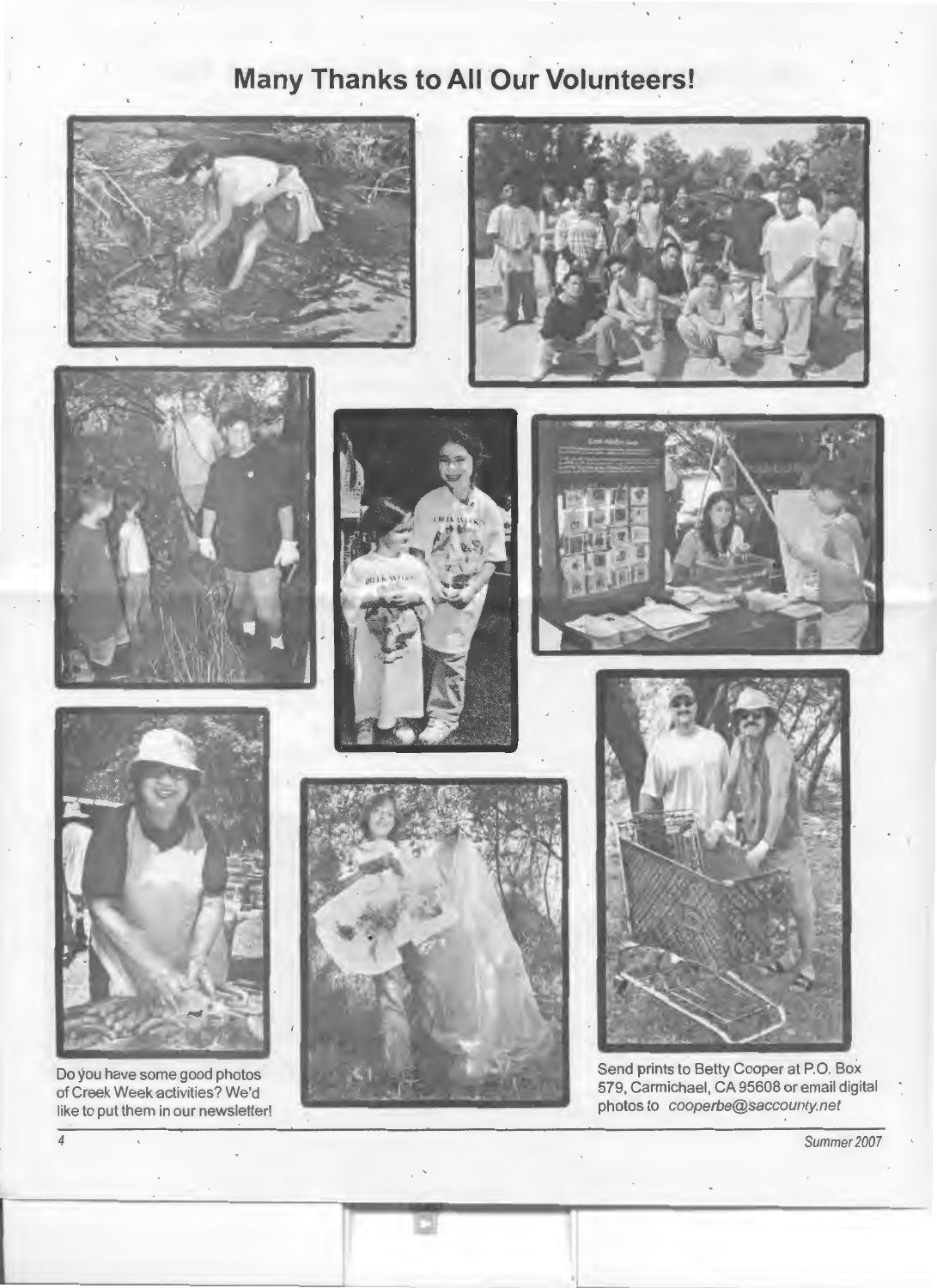### **Mosquito Fish, Friend or Foe?**

*by Bill Templin* 

Mosquito fish (Gambusia sp.) are small fish (1.5- 2.5 inches) that tolerate a wide range of temperatures and are used as a prcedator of mosquito larvae in many diverse aquatic habitats throughout the world. With all of the attention being given locally to aerial spraying to control mosquitoes and reduce West Nile Virus problems, mosquito fish just keep on quietly eating the mosquito larvae as many people want them to do. Unfortunately, mosquito fish also eat other living things, which can be a problem in some environments. In'fact, some people think that mosquito fish can be a "major pest and in many cases more suitable alternatives exist for mosquito larvae control" (www.gambusia.net). So what should we use for mosquito control if we can't use mosquito fish? Pretty much any fish will eat mosquito larvae. Try finding a mosquito larva in any body of water inhabited by fish. The best thing to use is a native fish found in your local area that is somewhat hardy and will reproduce in the environment that requires mosquito control. Guppies (Poecilia sp.) are also used locally instead of mosquito fish, mainly inkoi and gold fish ponds, but they lack the ' tolerance for temperature extremes. For more information, visitwww.fightthebite.net/download/  $b$ rochures/Biological\_Control. pdf

,/(if'~~  $\sigma_{\rm com}$ 

During a recent tour of the Sacramento-Yolo Mosquito & Vector Control District offices and hatchery facilities, I learned that mosquito fish and guppies are used as biological controls to help reduce the amount of pesticides needed. Mosquito fish are planted in most permanent or semi-permanent water sources but are no longer planted in vernal pools because of their detrimental impacts on fairy shrimp. I also learned that planting is now done only by technicians who are trained m the field. In the past, mosquito fish were handed out on request, which provided less control on their use. I also found that District Manager David Brown

(dabrown@FIGHTtheBITE.net) and his staff are very helpful and eager to work with individuals and groups who may have concerns about any of the District's operations. Consider taking a tour yourself. They will be holding an Open House next spring.

### Is **Your Garden Creek Friendly?**

*by Betty Cooper* 

It's a great feeling to see all that trash piled up after a Creek Week Cleanup. But what can we do to help creeks every day, around our own homes? The choices we make in our gardens and home landscaping can contribute to the long-term health of our creeks, even if we don't happen to live very close to one. That's because rain and sprinkler water runs drains from our yards into storm drains, carrying many things along with it. The storm drains funnel all that water into creeks and rivers without any processing or filtering, and the runoff contains chemicals and invasive plant seeds that come from our yards. If you are reading this newsletter, you probably already know that you shouldn't pour anything down the storm drains. You may also know about some of the alternatives to pesticides and herbicides that are safer for the environment. 'You can get great information aboutthose alternatives at www.ipm.ucdavis.edu and also at www.sacstormwater.org!StormwaterPollutionSolutions/ PestControlProgram/PestControlProgram. Another solution to creek pollution is to replace large lawn areas and fussy hybrid plants with native plants.

Native plant landscaping is great for the health of creeks because:

: Native plants are more drought tolerant so less watering is necessary; less watering means less runoff ·

-They have fewer pest problems so pesticides aren't necessary.

-They don't spread invasive seeds that wind up sprouting along the creeks and crowding out natives. -They are well-adapted'to the area and thrive with little or no additional fertilizing.

You can find an excellent list of-plant choices at www.comflowerfarms.com/pd£'Wildlands \_Catalog. pdf and also at www.californiagardens.com/Lists/native.htrn. Visit some local native gardens like the one at the old City · Cemetery in Sacramento (tour and plant information at www.sacvalleycnps.org/Projects(demogarden) and the Effie Yeaw Nature Center. Visit the gardens during different seasons, and watch for native plant sales. The California Native Plant Society is holding a sale on Saturday, September 22nd, 9 a.m- 3 p.m. at the Shepard Garden and Arts Center in McKinley Park, Sacramento. Come see some beautiful plants and meet folks who love native plant gardens.

Summer<sub>2007</sub>

*5*